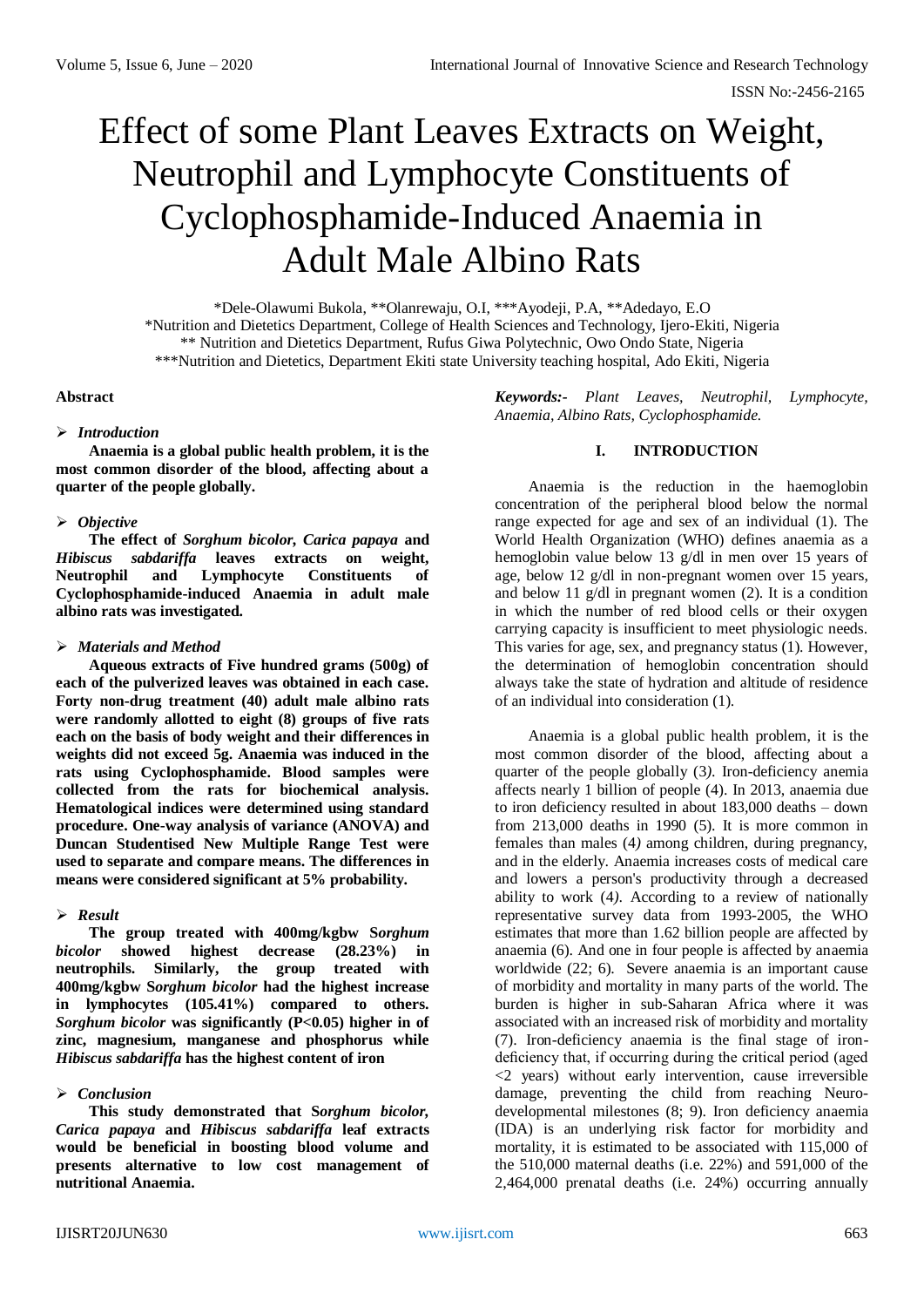around the world (10). Anaemia impairs cognitive development, reduced physical work capacity and in severe cases, increased the risk of mortality. Non-nutritional causes of Anaemia are numerous and diverse. In the developing world, common infections which may be both chronic and recurrent are associated with blood loss that can result in ultimately anaemia. In addition, inherited abnormal hemoglobin traits, acute hemorrhage and various chronic diseases are also contributing factors (6).

The use of plants for remedies has long been in existence and is among the most attractive sources for developing drugs (11). These ancient indigenous practices were discovered by series of 'trial and error' which then could not be substantiated by proven scientific theories (11). Medicinal plants and herbs are one of the crucial components as far as the contribution of biodiversity to society is concerned. Medicinal plants provide meaningful inputs for drugs (12; 13). The World Health Organization estimated that 80% of the populations of developing countries rely on traditional medicines, mostly plant drugs, for their primary health care needs (14; 15). In Africa and in most of the developing countries, plants or herbs has been in use to treat different ailment like diabetes, hypertension, diarrhea and anaemia but not much work has been done using S*orghum bicolor leaves, Carica papaya leaves* and *Hibiscus sabdariffa leaves* to treat anaemia. Despite these traditional health care methods, African medicine is used by 80 % of the rural populations and appears sure means of eradication of diseases. In the search of fighting against anaemia disorder, effect of S*orghum bicolor leaves, Carica papaya leaves* and *Hibiscus sabdariffa leaves* extracts on hematological constituents in anaemia induced rats were investigated.

# **II. MATERIALS AND METHODS**

#### *Materials*

The vegetables that were used for this study were the fresh leaves of *Sorghum bicolor, Carica papaya* and *Hibiscus sabdariffa*. The leaves were collected in the zoological garden of University of Nigeria, Nsukka and identified at the Herbarium unit of the Department of Plant Science and Biotechnology, University of Nigeria, Nsukka, Enugu state.

#### *Preparation of samples for haematological analysis*

Five kilograms (5kg) of each of the fresh leaves of *Sorghum bicolor*, *Carica papaya* and *Hibiscus sabdariffa*  were weighed out using a digital balance scale. The leaves were sorted by removing extraneous materials, washed with tap water for five minutes and drained with the use of plastic sieve then spread evenly on trays and place in an open space under the shade which allowed for cross ventilation for seven days at room temperature. Then the dried leaves were pulverized to a fine powder, separately using Warburg laboratory blender. It was packaged in labeled polyethylene bags and stored in desiccators.

## *Preparation of leaf extracts for rat studies*

Five hundred grams (500g) of each of the pulverized leaves were soaked separately in 1500ml boiled and cooled distilled water and agitated intermittently for 12hours. They were filtered using fine sieve of 4.75mm mesh size (N0.4) to obtain the aqueous extracts in each case. The extracts were stored in an air tight Pyrex glass container in refrigerator. The required base dose was administered during the study using the formula

## Weight of rat  $\times$  Dosage/ Concentration of extract 1000

## *Determination of the concentrate*

The concentration of the filtrate was determined by collection of 2ml of the aqueous sample into a container of a known weight. The samples in the container was allowed to dry in an oven dryer at  $50^{\circ}$ C for 12 hours to obtain crude extracts, heated to dryness and the weight taken and subtracted from the container to get the concentration.

## *Acute toxicity*

The acute toxicity and lethality  $(LD_{50})$  of the extracts was determined in mice using the method described by Lorke (16). Forty (40) adult male albino rats were used. Animals were bought from the animal house of the department of Pharmacology and Toxicology, University of Nigeria, Nsukka with no prior drug treatment. The rats were randomly allotted to eight (8) groups of five rats each on the basis of body weight (17). These rats were distributed in metabolism cages in the Department of Home Science, Nutrition and Dietetics, University of Nigeria Nsukka and maintained under standard environmental conditions (temperature and humidity).

#### *Experimental design*

The study was conducted for 29 days, which consists of 5days acclimatization, 1 day for inducement of anaemia, 2 days for establishment of anaemia and 21 days for experimental diets. There were six (6) test groups and two control groups as shown in table 1 below. The individual weights of the rats were taken at the beginning of the experiment and at the end of the experiment to determine the weight gain.

#### *Inducement of anaemia*

Anaemia was induced in rats in groups  $A - G$  by single intra-peritoneal injection of 30mg Cyclophosphamide (Baxter Hithcare, India)/kg body weight of rat on the  $6<sup>th</sup>$  day. After 48 hours ( $8<sup>th</sup>$  day), the blood of the animals was drawn for hematological analysis, Animals that have hemoglobin value less than 11mg/dl was considered anaemic and included in the study (18).

#### *Treatment trial*

All the rats were administered with normal poultry pellet and water throughout the period of the experiment. The aqueous leaf extracts were given orally early in the morning to the test groups in graded doses (400mg/kg and 800mg/kg body weight) with the aid of an oral intubation tube for the twenty-one (21-day) treatment trials. The rats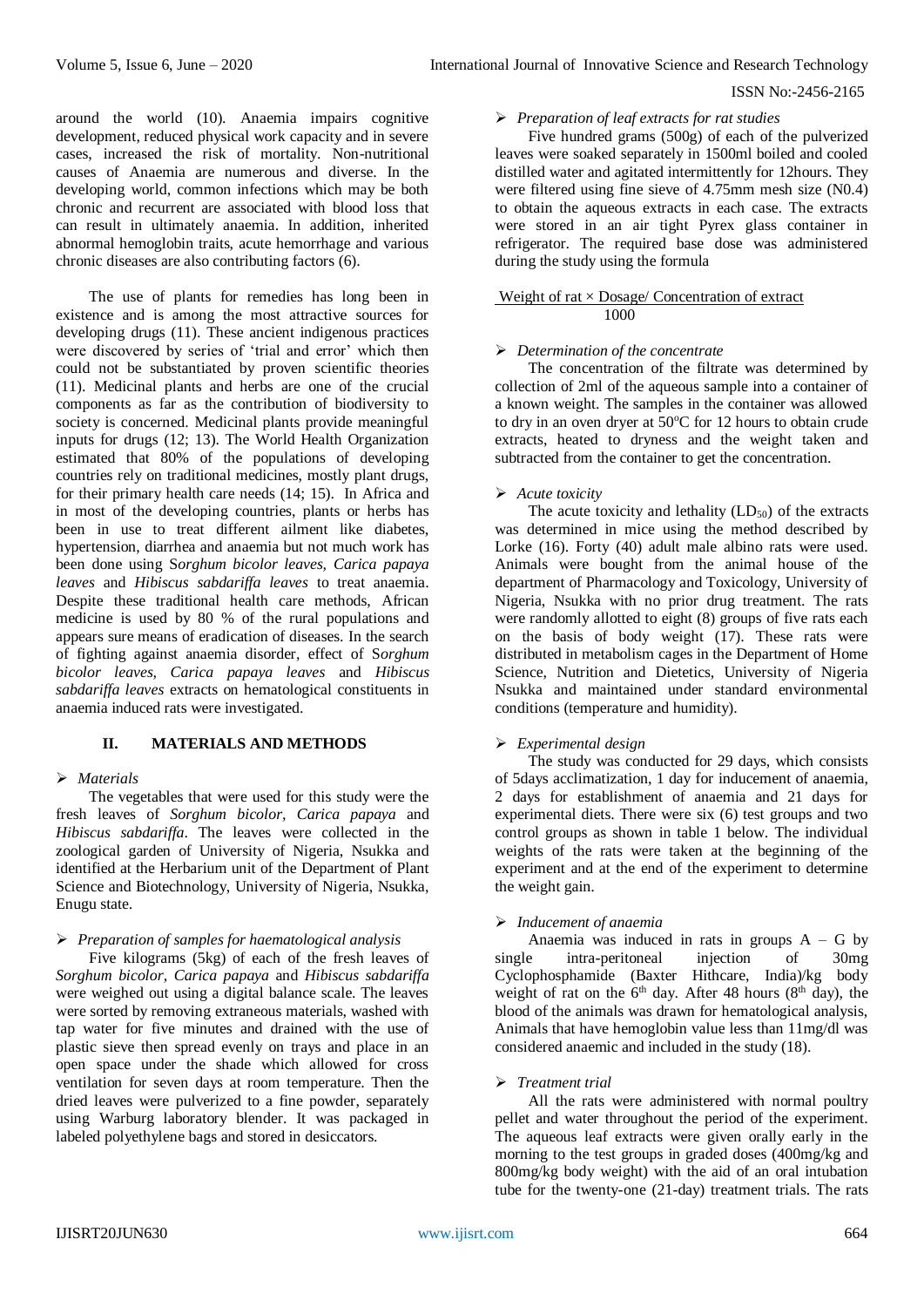in group - G negative control (rats induced but not treated) and H- Positive control (normal rats, not induced and not treated) were the two control groups.

#### *Collection of blood samples*

Blood sample was collected from the retro-bulba plexus of the median canthus of the eye of the rat for biochemical analysis. Exactly 2ml of the blood sample was collected via a micro capillary tube into centrifuge tubes and allowed to clot for about 45 minutes at room temperature, after which they were centrifuged at 3000rpm for 5 minutes. The serum collected was transferred into Bijou bottles using pasteurized pipette and kept for biochemical indices determination.

## *Hematological determination*

Biochemical indices determination was done at day 8<sup>th</sup>, 15<sup>th</sup>, 22<sup>nd</sup> and 29<sup>th</sup>. The blood constituent's such as,

*Flow chart for the processing of the three leaves.*

Neutrophils count and lymphocyte count according to Aka *et al. (*19).

## *Determination of mineral Content of the leaves*

Mineral constituents of the leaves was determined by (Mn, Fe,Zn, P, and Mg) metals using Atomic Absorption Spectrometer (AAS) according AOAC (20). Official methods of Analysis of the Association of Official Analytical Chemists, Washington D.C. 17<sup>th</sup>Edn

# *Statistical analysis*

The chemical composition and biochemical data collected were analyzed by using Statistical Product and Service Solution (SPSS) version 21.0. Means and Standard deviations of the data were obtained. One-way analysis of variance (ANOVA) and Duncan Studentised New Multiple Range Test were used to separate and compare means (20). The differences in means were considered significant at 5% probability



Collection of extract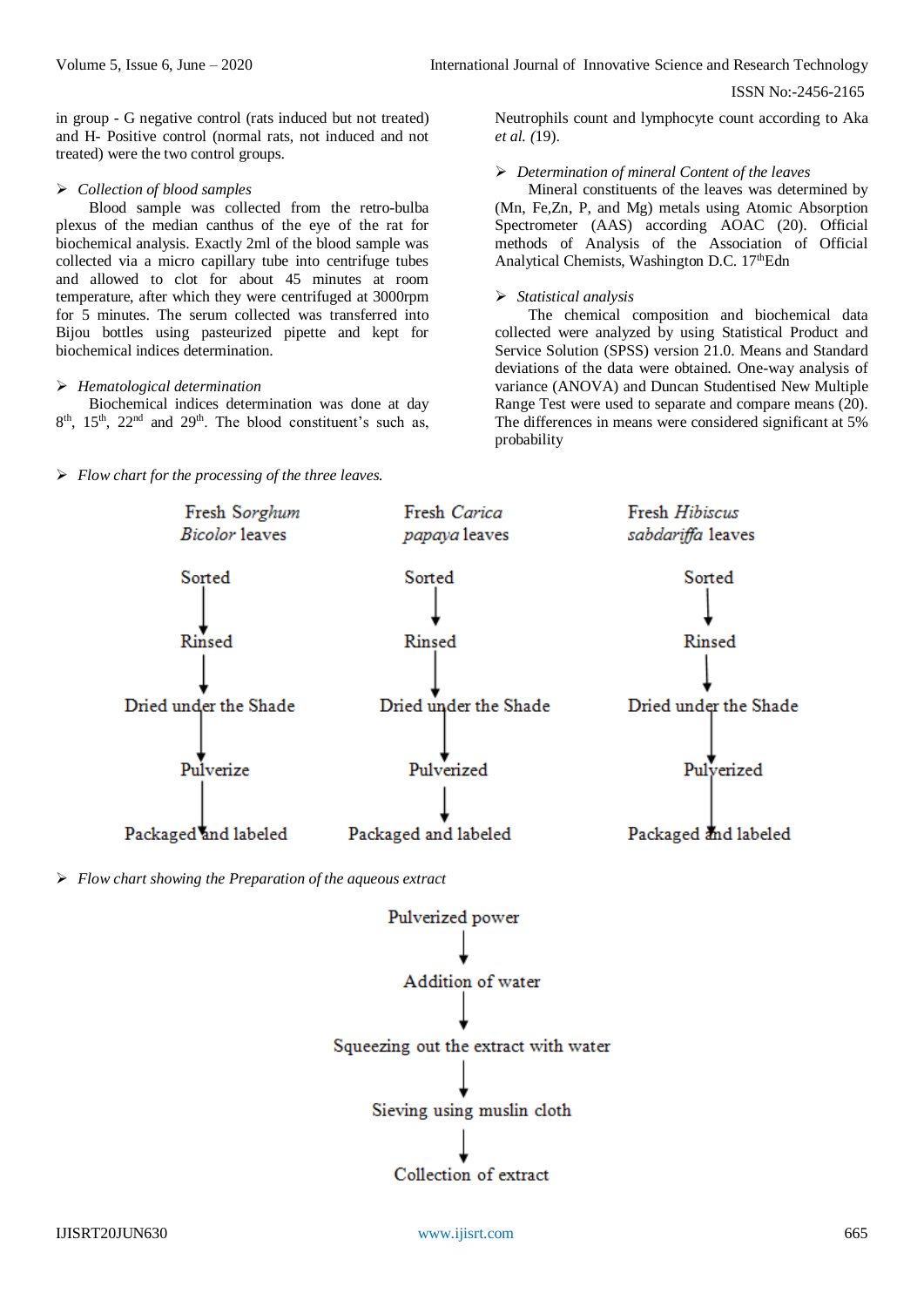# *Mode of feeding*

| Group        | Doses of leaf extract                                                    | No of Rats | Period of      |
|--------------|--------------------------------------------------------------------------|------------|----------------|
|              |                                                                          |            | administration |
|              |                                                                          |            | (days)         |
| <b>SE400</b> | Anaemic rats treated with 400 mg/kg bw of Sorghum b. leaf extract        |            | 21             |
| <b>SE800</b> | Anaemic rats treated with 800 mg/kg bw of Sorghum b. leaf extract        |            | 21             |
| <b>CP400</b> | Anaemic rats treated with 400 mg/kg bw of <i>Carica p</i> .leaf extract  |            | 21             |
| <b>CP800</b> | Anaemic rats treated with 800 mg/kg bw of Carica p.leaf extract          |            | 21             |
| <b>HB400</b> | Anaemic rats treated with 400 mg/kg bw of Hibiscus s.leaf extract        |            | 21             |
| <b>HB800</b> | Anaemic rats treated with 800 mg/kg bw of <i>Hibiscus s</i> leaf extract |            | 21             |
| -VECON       | Negative control (anaemic rats, not treated)                             |            | 21             |
| $+VECON$     | Positive control (normal rats) not- induced and not-treated              |            | 21             |

 $Bw = body weight$ 

Table 1:- Dosage of extracts fed the groups of rats

# **III. RESULTS**

# *Mean body weight of rats administered the leaf extracts*

The group administered with 800mg/kgbw *Carica papaya* leaf extract had the highest percentage increase in body weight (41.61%) followed by group fed with 400mg/kg bw of *Hibiscus sabdariffa* leaf extract (41.02), then group fed with 800mg/kg bw *Hibiscus sabdariffa* (40.48%), then the group fed 400mg/kg bw of *Carica papaya* (39.38%), the group fed with 400mg/kg bw *Sorghum bicolor* leaf extract (34.01%), and the group fed 800mg/kg bw of *Sorghum bicolor* leaf extract had (30.95%). The negative control (rats induced, not treated), had (15.73%), then the positive control (normal rats, not induced, not treated) had  $(19.47%)$ . There was no significant  $(P<0.05)$  difference in the body weight before Induction among the different groups of rats. But the weight after induction, 1<sup>st</sup> week after induction, 2<sup>nd</sup> week and the 3<sup>rd</sup> week after induction showed significant (P<0.05) difference in body weight among the groups.

| Group         | Day 0                        | Day 3                        | Day 7                           | Day 14                        | Day $21$                      | % Increase |
|---------------|------------------------------|------------------------------|---------------------------------|-------------------------------|-------------------------------|------------|
|               |                              |                              |                                 |                               |                               |            |
| <b>HB</b> 400 | $144.54 + 2.94^a$            | $141.19 + 3.47$ <sup>a</sup> | $154.89 + 5.11$ <sup>bc</sup>   | $176.84 + 5.92^b$             | 199.12+7.94 <sup>b</sup>      | $41.02$ 1  |
| <b>HB 800</b> | $147.77 + 3.44$ <sup>a</sup> | $144.45 + 3.63$ <sup>a</sup> | $162.55 + 4.70$ <sup>bc</sup>   | $183.81 + 6.08$ <sup>ab</sup> | $202.93 + 5.16^{ab}$          | $40.48$ ↑  |
| <b>CP 400</b> | 147.26+2.92 <sup>a</sup>     | $143.02 + 2.25$ <sup>a</sup> | $160.71 \pm 1.49$ <sup>bc</sup> | $181.09 + 2.58$ <sup>ab</sup> | $199.34 + 6.79$ <sup>ab</sup> | 39.381     |
| <b>CP 800</b> | $145.67 + 3.82$ <sup>a</sup> | $141.13 + 4.60$ <sup>a</sup> | $161.05 + 4.95^{bc}$            | $176.94 + 6.36$ <sup>ab</sup> | $199.85 + 6.76$ <sup>ab</sup> | 41.61      |
| <b>SE 400</b> | 146.85+3.53 <sub>a</sub>     | $143.78 + 3.58$ <sup>a</sup> | $159.58 + 5.66$ <sup>c</sup>    | $175.36 + 5.19$ <sup>ab</sup> | $192.68 + 5.57$ <sup>ab</sup> | 34.011     |
| <b>SE 800</b> | 147.90+3.18ª                 | $146.54 + 3.51$ <sup>a</sup> | $160.13 + 1.15^{ab}$            | 179.38+4.77 <sup>a</sup>      | 191.89+3.37 <sup>a</sup>      | 30.95      |
| -VECON        | 144.53+4.28ª                 | $143.71 + 5.18$ <sup>a</sup> | $145.18 + 4.77$ <sup>bc</sup>   | $164.44 + 3.81$ <sup>ab</sup> | $166.32.+5.65^{ab}$           | 15.731     |
| $+VECON$      | $145.51 + 4.62$ <sup>a</sup> | $155.62 + 8.57$ <sup>a</sup> | $168.33 + 7.50$ <sup>a</sup>    | $178.45 + 8.41$ <sup>ab</sup> | $185.92 + 8.41$ <sup>ab</sup> | 19.471     |

Table 2:- Mean body weight of rats administered the leaf extracts (*Hibiscus sabdariffa, Carica papaya* and *Sorghum bicolor*)

Values are Means $\pm$  SD; Values on the same column with different superscript were significantly different ( $p < 0.05$ ); HB400 = anaemic rats treated with 400 mg/kgbw of *Hibiscus sabdariffa* leaf extract; HB800 = anaemic rats treated with 800 mg/kg bw of *Hibiscus sabdariffa* leaf extract; CP400 = anaemic rats treated with 400 mg/kg bw of *Carica papaya* leaf extract; CP800 = anaemic rats treated with 800 mg/kg bw of *Carica papaya* leaf extract; SE400 = anaemic rats treated with 400 mg/kgbw of *Sorghum bicolor* leaf extract; SE800 = anaemic rats treated with 800 mg/kg bw of *Sorghum bicolor* leaf extract; -VECON = negative control (anaemic rats, not treated); +VECON = positive control (not induced, not treated)

# *Neutrophils count of rats administered the leaf extracts (Hibiscus sabdariffa, Carica papaya and Sorghum bicolor)*

The group fed with 400mg/kg bw *Sorghum bicolor* leaf extract had the highest percentage decrease in neutrophils count (28.23%) followed by group fed with 800mg/kg bw of *Hibiscus sabdariffa* (28.14%), then the group fed with 400mg/kg bw *Hibiscus sabdariffa* leaf extract had (27.59%), then the group fed with 400mg/kgbw *Carica papaya* leaf extract had (27.15%), then the group fed 800mg/kgbw *Carica papaya* leaf extract had (21.11%) and the group fed with 800mg/kgbw *Sorghum bicolor* had (16.95%). The negative control (induced and not treated rats) had the highest (29.13%) increase in their neutrophils count, the positive control (not induced and not treated rats) had the lowest decrease  $(16.32\%)$ . There was no significance  $(P<0.05)$ difference in the neutrophils count at  $3<sup>rd</sup>$  day after induction but there was significant difference in neutrophils count at  $1<sup>st</sup>$  week after induction, 2nd week and3rd week after induction.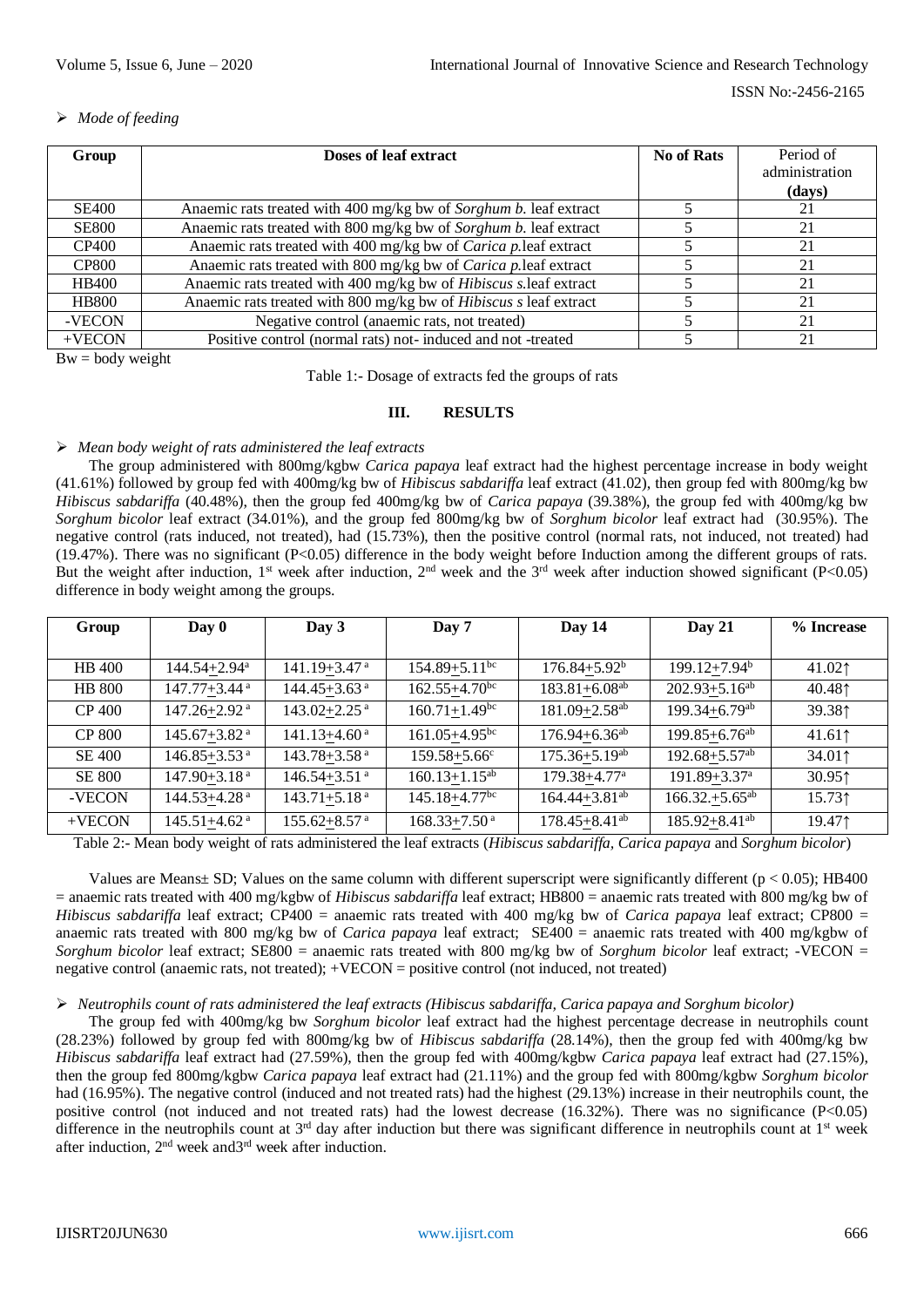ISSN No:-2456-2165

| <b>Groups</b> | <b>Before induction</b>        | 3 days<br>after induction   | $1st$ week<br>after induction | 2 <sup>nd</sup><br>week after<br>induction | $3rd$ week after<br>induction | %difference        |
|---------------|--------------------------------|-----------------------------|-------------------------------|--------------------------------------------|-------------------------------|--------------------|
| <b>HB400</b>  | $67.40 + 3.13$ <sup>a</sup>    | $75.40 + 4.45$ <sup>a</sup> | $63.80 + 2.86^b$              | $54.20 + 3.11$ <sup>b</sup>                | $54.60 + 2.70$ <sup>bc</sup>  | 27.59 <sub>L</sub> |
| <b>HB 800</b> | $68.20 + 2.77$ <sup>a</sup>    | $73.20 + 3.11$ <sup>a</sup> | $68.20 + 1.30^b$              | $54.00 + 2.74$ <sup>b</sup>                | $52.60 + 1.95$ <sup>bc</sup>  | 28.14              |
| <b>CP400</b>  | $63.20 + 5.07$ <sup>ab</sup>   | $76.60 + 4.04$ <sup>a</sup> | $69.20 + 3.27$ <sup>b</sup>   | $53.80 + 2.59^{\mathrm{b}}$                | $55.80 + 4.87$ <sup>bc</sup>  | 27.15              |
| <b>CP800</b>  | $63.40 + 3.51^{ab}$            | $75.80 + 4.60$ <sup>a</sup> | $68.60 + 3.13^{b}$            | 54.80+4.21 <sup>b</sup>                    | $59.80 + 5.12^b$              | $21.11 \downarrow$ |
| <b>SE400</b>  | $64.40 + 4.51$ <sup>ab</sup>   | $75.80 + 4.49$ <sup>a</sup> | $64.60 + 1.95^{\mathrm{b}}$   | 53.60+3.78 <sup>b</sup>                    | $54.40 + 4.04$ <sup>ab</sup>  | $28.23\downarrow$  |
| <b>SE800</b>  | $60.80 + 6.72^b$               | $70.80 + 5.72$ <sup>a</sup> | $63.40 + 2.61^b$              | $56.20 + 5.31^b$                           | $58.80 + 8.93^b$              | $16.95\downarrow$  |
| -VECON        | $64.20 \pm 5.23$ <sup>ab</sup> | $71.40 + 4.56^a$            | $77.80 + 7.16^a$              | $83.20 + 7.66^a$                           | $92.20 + 4.92^a$              | 29.131             |
| $+VECON$      | $63.00 + 3.16^{ab}$            | $57.60 + 5.59^b$            | 53.60+8.41 $\rm ^{\circ}$     | $54.40 + 5.59$ <sup>b</sup>                | $48.20 + 7.66$ <sup>c</sup>   | $16.32\downarrow$  |

Table 3:- Neutrophils count of rats administered the leaf extracts (*Hibiscus sabdariffa, Carica papaya* and *Sorghum bicolor*)

Values are Means± SD; Values on the same column with different superscript were significantly different ( $p <$ 0.05); HB400 = anaemic rats treated with 400 mg/kgbw of *Hibiscus sabdariffa* leaf extract; HB800 = anaemic rats treated with 800 mg/kg bw of *Hibiscus sabdariffa* leaf extract; CP400 = anaemic rats treated with 400 mg/kg bw of *Carica papaya* leaf extract; CP800 = anaemic rats treated with 800 mg/kg bw of *Carica papaya* leaf extract; SE400 = anaemic rats treated with 400 mg/kgbw of *Sorghum bicolor* leaf extract; SE800 = anaemic rats treated with 800 mg/kg bw of *Sorghum bicolor* leaf extract; - VECON = negative control (anaemic rats, not treated);  $+VECON = positive control (not induced, not treated)$ 

# *Lymphocytes count of rats administered the leaf extracts (Hibiscus sabdariffa, Carica papaya and Sorghum bicolor)*

The group fed with 400mg/kgbw of *Sorghum bicolor* leaf extract had the highest percentage increase in lymphocyte count (105.41%) followed by group

administered with 800mg/kgbw of *Hibiscus sabdariffa* (94.26%),then the group fed with 400mg/kg bw of *Carica papaya* leaf extract had (88.89%), then the group fed with 400mg/kg bw of *Hibiscus sabdariffa* leaf extract had (84.55%),then the group fed with 800mg/kg bw *Carica papaya* leaf extract had (66.12%) and the group fed with 800mg/kg bw of *Sorghum bicolor* leaf extract had (43.84%). The negative control (induced and not treated rats) had (18.92 %) decrease in their lymphocyte count. Positive control (not induced and not treated rats) had the lowest (19.89%) increase in their lymphocyte count. There was no significant (P<0.05) difference in the  $3<sup>rd</sup>$  day after induction among the different groups of rats. But the lymphocyte counts 1<sup>st</sup> week after induction and 2<sup>nd</sup> week and the 3rd week after induction lymphocytes counts showed significant (P<0.05) difference among the groups. There was significant (P<0.05) decrease in the lymphocytes counts (16.60%) of rats induced and not treated by the  $1<sup>st</sup>$ week after induction, 2nd week and the 3rd week after induction.

| <b>Groups</b> | <b>Before</b><br>induction  | 3 days after<br>induction    | 1 <sup>st</sup> week after<br>induction | $2nd$ week<br>after induction | $3rd$ week<br>after induction | %difference      |
|---------------|-----------------------------|------------------------------|-----------------------------------------|-------------------------------|-------------------------------|------------------|
|               |                             |                              |                                         |                               |                               |                  |
| <b>HB400</b>  | $32.60 + 3.13^a$            | $24.60 + 4.45^{\mathrm{b}}$  | $36.20 + 2.86$ <sup>ab</sup>            | $45.80 + 3.11$ <sup>b</sup>   | $45.40 + 2.70$ <sup>ab</sup>  | 84.55 $\uparrow$ |
| <b>HB 800</b> | $31.80 + 2.77$ <sup>a</sup> | $24.40 + 12.36^b$            | $31.80 + 1.30$ <sup>bc</sup>            | $46.00 \pm 2.74$ <sup>b</sup> | $47.40 + 1.95^{\mathrm{a}}$   | 94.26 $\uparrow$ |
| <b>CP400</b>  | $36.80 + 5.07$ <sup>a</sup> | $23.40 + 4.04^b$             | $30.80 + 3.27$ <sup>cd</sup>            | $46.20 + 2.59$ <sup>b</sup>   | $44.20 + 4.87$ <sup>ab</sup>  | 88.89 1          |
| <b>CP800</b>  | $36.60 + 3.51$ <sup>a</sup> | $24.20 + 4.60^{\mathrm{b}}$  | $35.40 + 2.41$ <sup>ab</sup>            | $45.20 + 4.21$ <sup>b</sup>   | $40.20 + 5.12^b$              | 66.12 $\uparrow$ |
| <b>SE400</b>  | 35.60+4.51 $a$              | $22.20 + 7.82^b$             | $35.40 + 1.95$ <sup>ab</sup>            | $46.40 + 3.78$ <sup>b</sup>   | $45.60 + 4.04$ <sup>ab</sup>  | 105.41           |
| <b>SE800</b>  | $37.60 + 3.85$ <sup>a</sup> | $29.20 + 5.72$ <sup>ab</sup> | $36.60 + 2.61$ <sup>a</sup>             | 43.80+5.31 $^{\rm b}$         | $42.00 + 7.52$ <sup>ab</sup>  | 43.84 $\uparrow$ |
| -VECON        | 36.20+5.31 $a$              | $29.60 + 3.97$ <sup>ab</sup> | $27.40 + 4.82$ <sup>d</sup>             | $24.80 + 5.59$ <sup>a</sup>   | $24.00 + 6.40^{\circ}$        | 18.92 ↓          |
| $+VECON$      | $37.00 + 3.16$ <sup>a</sup> | $35.20 + 5.40^a$             | $38.00 + 4.47$ <sup>a</sup>             | $40.60 \pm 2.61^{\circ}$      | $42.20 + 3.11^{ab}$           | 19.89 ↑          |

Table 4:- Lymphocytes count of rats (10\*3/µl) administered with leaves extract (*Hibiscus sabdariffa, Carica papaya* and *Sorghum bicolor*)

Values are Means $\pm$  SD; Values on the same column with different superscript were significantly different ( $p < 0.05$ ); HB400 = anaemic rats treated with 400 mg/kgbw of *Hibiscus sabdariffa* leaf extract; HB800 = anaemic rats treated with 800 mg/kg bw of *Hibiscus sabdariffa* leaf extract; CP400 = anaemic rats treated with 400 mg/kg bw of *Carica papaya* leaf extract; CP800 = anaemic rats treated with 800 mg/kg bw of *Carica papaya* leaf extract; SE400 = anaemic rats treated with 400 mg/kgbw of *Sorghum bicolor* leaf extract; SE800 = anaemic rats treated with 800 mg/kg bw of *Sorghum bicolor* leaf extract; -VECON = negative control (anaemic rats, not treated); +VECON = positive control (not induced, not treated)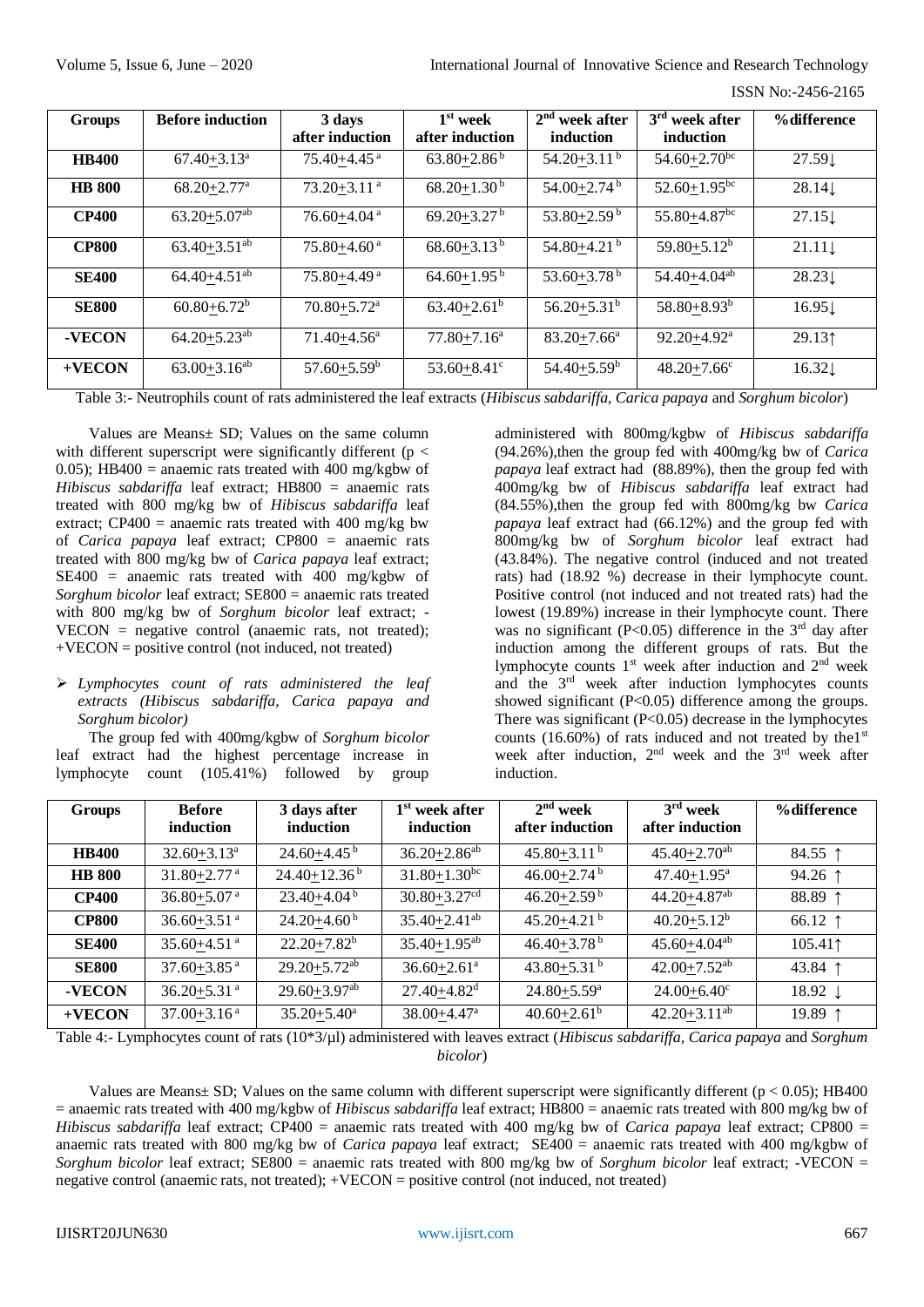# *Mineral composition of Hibiscus sabdariffa, Carica papaya and Sorghum bicolor leaves*

The mineral compositions of the samples were presented in Table 4.2.*Hibiscus s.* leaves had zinc of (6.36mg/100g), Iron of (13.36mg/100g), Manganese of (25.56mg/100g), Phosphorus of (125.58mg/100g) and Magnesium of (12.28mg/100g). *Carica p.* had Zinc of (6.56mg/100g), Iron of (12.55mg/100g), Manganese of (28.45mg/100g), Phosphorus of (133.35mg/100g) and Magnesium of (13.36mg/100g). *Sorghum b.* had Zinc of (7.47mg/100g), Iron of (11.25mg/100g), Manganese of (33.34mg/100g), Phosphorus of (155.58mg/100g) and Magnesium of (23.23mg/100g).*Sorghum b*. had the highest value in Zinc, Manganese, Phosphorus, Magnesium and least value in Iron. *Hibiscus s.* had the least value in Zinc, Manganese, Phosphorus Magnesium and highest value in Iron, meanwhile *Carica papaya* as second in all the tested minerals.

| <b>Samples</b> | Zinc<br>(mg/100g)        | Iron<br>(mg/100g)      | <b>Manganese</b><br>(mg/100g) | <b>Phosphorus</b><br>(mg/100g) | <b>Magnesium</b><br>(mg/100g) |
|----------------|--------------------------|------------------------|-------------------------------|--------------------------------|-------------------------------|
| <b>HB</b>      | $6.36 + 0.01^b$          | $13.36 + 0.01^{\circ}$ | $25.56 + 0.01^{\circ}$        | $125.58 + 0.01^{\circ}$        | $12.28 + 0.01^{\circ}$        |
| CР             | $6.56 + 0.01b$           | $12.55+0.01b$          | $28.45+0.01b$                 | $133.35 + 0.01^b$              | $13.36 + 0.01^b$              |
| SЕ             | $7.47 + 0.02^{\text{a}}$ | 11.25+0.01ª            | $33.34 + 0.01^a$              | 155.58+0.01ª                   | $23.23 + 0.01^a$              |

Table 5:- Mineral composition of *Hibiscus sabdariffa, Carica papaya* and *Sorghum bicolor* leaves (mg/100g)

Means± Standard deviation of triplicate determination **Key:** HB: *Hibiscus sabdariffa***,** CP*: Carica papaya***,** SE: *Sorghum bicolor*

Means values of different superscripts in the same column were differed significantly at P<0.05

# **IV. DISCUSSION**

Mean body weight gain of the groups of rats fed *Hibiscus sabdariffa, Carica papaya* and *Soghurm bicolor* leaf extract showed moderate weight gain but was significantly (P<0.05) different. Rats administered with 800mg/kgbw *Soghurm bicolor* leaf extract had the lowest percentage mean weight gain (3 0 . 9 5 %). This can be due to the higher content of reported crude fibre of *Sorghum bicolour* leaf*.* Dietary fibre intake provides many health benefits. A generous intake of dietary fiber reduces the risk for developing the following disease, stroke, hypertension, diabetes, obesity and certain gastrointestinal disorders (22, 23,24). There was a slight decrease in the neutrophils of the various leaf extracts treatment groups with the group fed 400mg/kgbw *Sorghum bicolor* having the highest (28.23%) decrease in their neutrophils. There was no significant (P<0.05) difference among the various treatment groups but was significantly (P<0.05) different when compared with the control groups. Neutrophils are a type of white blood cells. Neutrophils are a type of white blood cells that protect the body from infectious and heal damaged tissues  $(24, 25)$ . They make up about 60 per cent of the white blood cell, Although the group administered with 400mg/kgbw *Sorghum bicolor* had the highest (51.92%) increase in their lymphocytes count but there was no significant (P<0.05) different among the various treatment groups but was significantly  $(P<0.05)$  different when compared with the control groups. Lymphocyte is the active white blood cell that is of fundamental importance in the immune system mechanism, there are function in building the body immune system is unequal(26,27). This and couple with the high mineral content of the leaves such zinc, iron and magnesium could have the reason while the extract is used in the treatment of anaemia (28, 29)

# **V. CONCLUSION**

The effect administration of S*orghum bicolor, Carica papaya* and *Hibiscus sabdariffa* leaf extracts irrespective of the dosage had the potential to increase weight, neutrophil and lymphocyte constituents of white blood cells. The leaves extract were abundant in zinc, iron, magnesium and phosphorus. The leaf extracts administration could restored anaemic condition of the rats and thus lent credence to its use in folklore medicine in the management of anaemia. Further study should exploit clinical trials on the leaf extracts to ascertain their efficacy in the management and treatment of nutritional anaemia.

# *Declaration of interest*

The authors report no conflicts of interest. The authors alone are responsible for the design, data collection, writing and funding of this research

# **REFERENCES**

- [1]. World Health Organization (2011). Vector control of malaria. Available from: [www.who.int/malaria/vector\\_control/en.](http://www.who.int/malaria/vector_control/en)
- [2]. World Health Organization (2004). Nutritional Anaemia: Report of a WHO Scientific Group. Geneva, Switzerland: World Health Organization*.*
- [3]. Akashi K.,Traver D., Kondo, M (1999). [Lymphoid](https://dx.doi.org/10.1111/j.1600-065X.2010.00963.x)  [development from haematopoietic stem cells.](https://dx.doi.org/10.1111/j.1600-065X.2010.00963.x)  [International Journal Haematology, 69: 217-222.](https://dx.doi.org/10.1111/j.1600-065X.2010.00963.x)
- [4]. Adedapo, A.A., Mogbojuri, O. M andEmikpe, B, O (2009.) [Safety evaluations of the aqueous extract of](http://www.academicjournals.org/article/article1380372167_Adedapo%20et%20al.pdf)  the leaves of *Moringa oleifera* [in rats. Journal](http://www.academicjournals.org/article/article1380372167_Adedapo%20et%20al.pdf)  [Medicinal Plants Research, 3](http://www.academicjournals.org/article/article1380372167_Adedapo%20et%20al.pdf)**:** 586-591.
- [5]. GBD (2013). Mortality and causes of death, collaborators [global, regional, and national age-sex](https://www.ncbi.nlm.nih.gov/pmc/articles/PMC4340604)  [specific all-cause and cause-specific mortality for 240](https://www.ncbi.nlm.nih.gov/pmc/articles/PMC4340604)  [causes of death, 1990-2013: a systematic analysis for](https://www.ncbi.nlm.nih.gov/pmc/articles/PMC4340604)  [the global burden of disease study 2013.L](https://www.ncbi.nlm.nih.gov/pmc/articles/PMC4340604)ancet, 385 (9963):117–71.
- [6]. WHO (2008) worldwide prevalence of anaemia global database on Anaemia1993-2006WHO global database on anemia.Available online: http://www.phytonbiotech*.*com